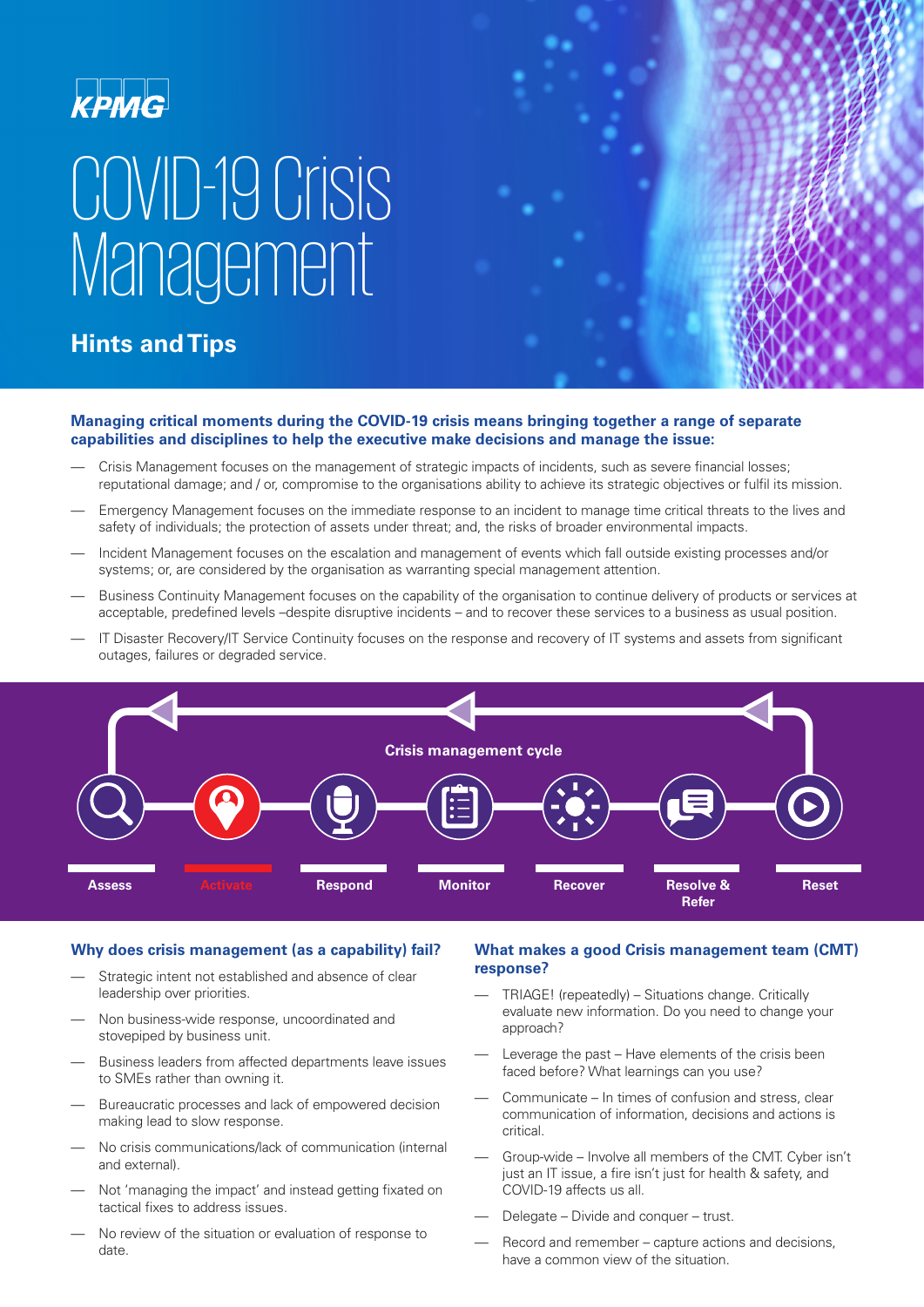## Strategic Response - Gold

#### **Key Considerations**

Continuously **create situational awareness** to understand the incident; what has happened, what is happening and what might happen

Gold team members **may be pulled into tactical issues**, this may impact their ability to adopt a more strategic view of how the situation is developing

Managing the impact on **people** will be a national priority

#### **Multi-disciplinary approach** for issue resolution will be required. Ensure an integrated approach is in place to achieve a shared view of the situation and rapidly update or generate strategy and response plans

with your crisis communications team, consider **consistent messages** in line with client treatment strategy

In consultation

Regulators will **need to be informed** and regularly updated throughout the crisis. Engage the legal team for guidance on reporting requirements

Consider the **whole organisation** and how to manage and care for staff throughout the crisis

Do you have **the information you need** before making a decision?

#### **Key Outputs**



Be ready and prepared for the long haul – **months not weeks**

### Tactical Response - Silver

#### **Key Considerations**

Maintain **situational awareness** to understand the incident; what has happened, what is happening and what might happen?

#### Consider **external support** for:

- **Technical** assistance
- Complaints handling
- Crisis communication
- and monitoring – Legal

**Prioritise** information that comes into play throughout the crisis

#### One **big learning** from most

incidents, is that the initial response of applying a tactical 'Band-Aid' on issues without considering the longer term or underlying issues can cause problems downstream

Consider customer **attraction and retention strategies**, which articulates how to continuously protect, treat and compensate your customers

As the crisis may evolve from days to weeks, develop CMT rosters for core members to **handover to deputies** as it moves to 24/7.

Consider the **impact** of the incident on attracting and retaining customers, from a multi-channel perspective

Consider **different platforms** to relay messaging quickly

#### **Key Outputs**

Ensure **decisions and actions are logged** as regulators may request copies of this and can become increasingly demanding throughout the crisis

Monitor the **status** of what information is being sent to key stakeholder, when it is being sent and by whom

Monitor **response** to the messaging (including. social media) and react appropriately

Review and manage impact on staff's **wellbeing and morale**

Look out as well for **stress indicators** in CMT members – watch for people attempting to be superheroes

Make sure everyone has a **trusted source** of advice on what is happening during the COVID-19 crisis